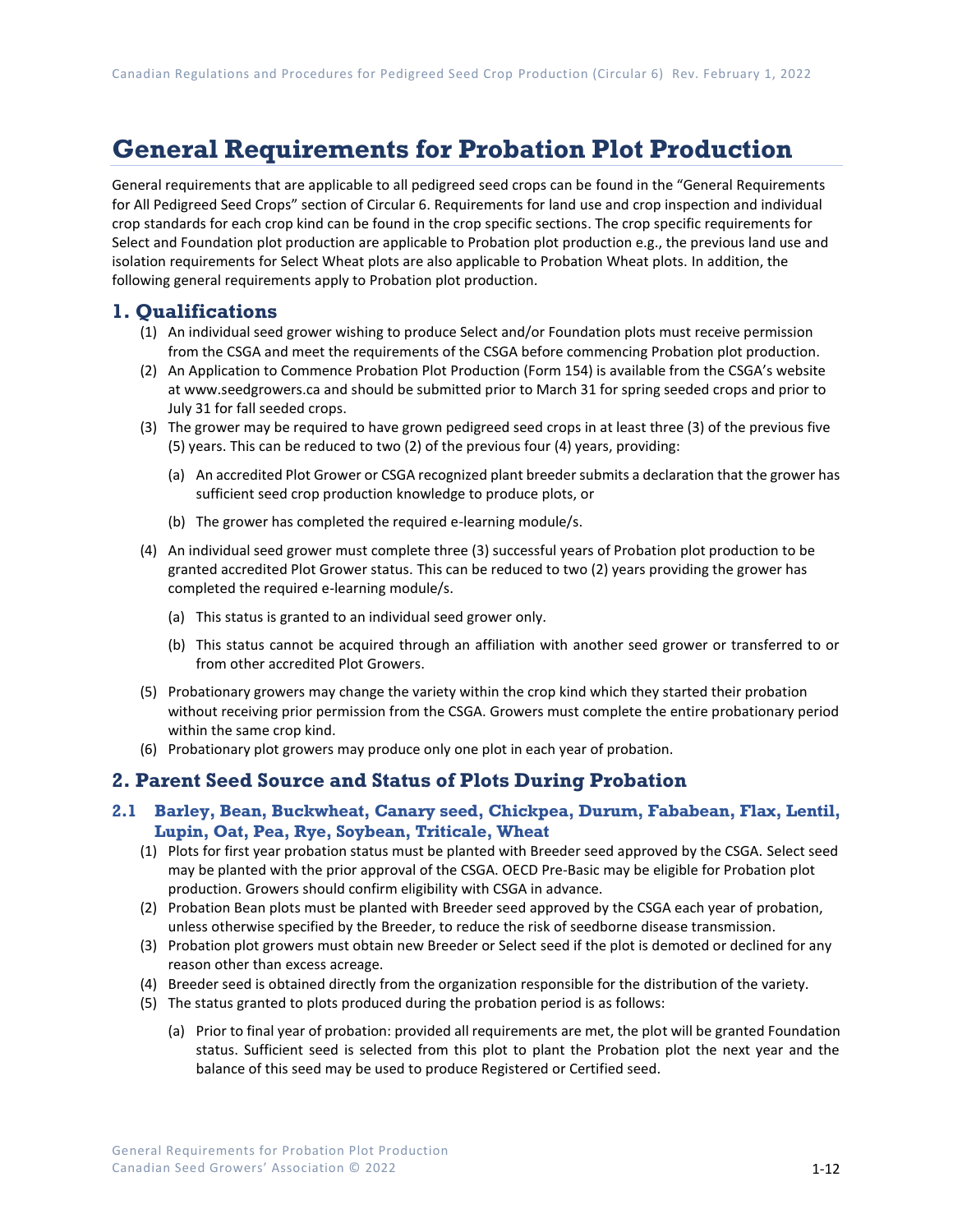(b) Final year of probation: provided all requirements are met, the plot will be granted Select status and the seed may be used for further Select or Foundation production. The grower is now eligible to produce Select and Foundation plots.

#### **2.2 Canola, Carinata, Mustard, Radish, Rapeseed**

- (1) Plots for Probation status must be planted with Breeder seed approved by the CSGA each year of probation. OECD Pre-Basic may be eligible for Probation plot production. Growers should confirm eligibility with CSGA in advance.
- (2) Breeder seed is obtained directly from the organization responsible for the distribution of the variety.
- (3) The status granted to plots produced during the probation period is as follows:
	- (a) Prior to final year of probation: provided all requirements are met, the plot will be granted Foundation status. Breeder or Pre-Basic seed must be obtained for the next year plot.
	- (b) Final year of probation: provided all requirements are met, the plot will be granted Foundation status. The grower is now eligible to produce Select and Foundation plots.

#### **2.3 Industrial Hemp**

- (1) Plots for Probation status must be planted with Breeder seed approved by the CSGA of a variety on Health Canada's List of Approved Cultivars each year of probation. OECD Pre-Basic may be eligible for Probation plot production. Growers should confirm eligibility with CSGA in advance.
- (2) Breeder seed is obtained directly from the organization responsible for the distribution of the variety.
- (3) The status granted to plots produced during the probation period is as follows:
	- (a) Prior to final year of probation: provided all requirements are met, the plot will be granted Foundation status. Breeder or Pre-Basic seed must be obtained for the next year plot.
	- (b) Final year of probation: provided all requirements are met, the plot will be granted Foundation status. The grower is now eligible to produce Select and Foundation plots.

#### **3. Area of Probation Plots**

- (1) The total area of a Probation plot must not exceed 1.0 hectare (2.5 acres) or be less than 0.25 hectare (0.5 acre).
- (2) The total area of a Probation plot includes "walkways" provided within the plot to facilitate effective roguing.
- (3) When unforeseen circumstances do not permit proper maintenance of the entire plot, it is recommended that the area be reduced by destroying part of the plot or by isolating a part to meet the requirements of a lower status of pedigreed seed. The remainder must meet the requirements for Probation plot production.

# **4. Isolation for Probation Plots**

#### **4.1 Barley, Buckwheat, Canary seed, Chickpea, Durum, Fababean, Flax, Lentil, Lupin, Oat, Pea, Rye, Soybean, Triticale, Wheat**

- (1) A 1 meter (3 feet) isolation strip is required between plots of the same variety and between plots and the adjacent pedigreed seed crops providing that the adjacent seed crops were planted:
	- (a) with the same seed;

(b) on land with the same previous land use history.

- (2) The isolation strip must not be a source of contamination.
- (3) Plots of Barley, Buckwheat, Camelina, Canary seed, Durum, Fenugreek, Flax, Oat, Rye, Triticale and Wheat need not be isolated from crops of Bean, Chickpea, Fababean, Lentil, Lupin, Pea and Soybean.
- (4) Staking of a plot perimeter is permitted, in lieu of the 1 meter (3 feet) isolation strip if it meets CSGA requirements for plot staking, which include the following:
	- (a) Stake locations must be clearly identified on map(s) provided to crop inspectors;